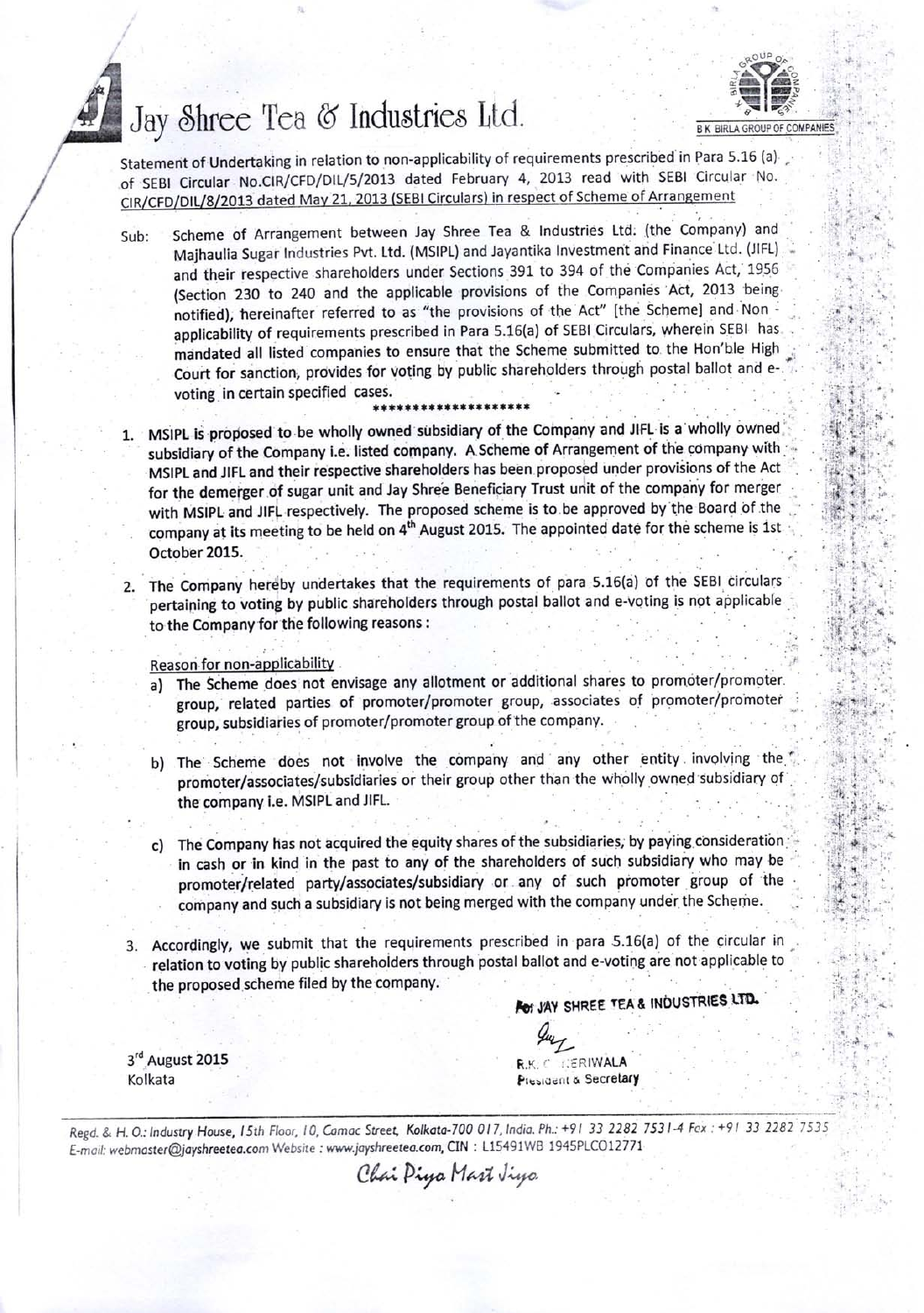ANNEXURE-P V. SINGHI & ASSOCIATES **Chartered Accountants** Four Mangoe Lane, Surendra Mohan Ghosh Sarani, Ground Floor, Kolkata 700 001 Phone: +91 33 3028 7838 Fax: +91 33 3028 7836 E-Mail: kolkata@vsinghi.com

- In connection with the proposed Scheme of Arrangement duly signed by the President & Secretary of Jay Shree Tea & Industries Ltd. (the Company) having its Registered Office at Industry House, 10, Camac Street, Kolkata 700017 [attached as an Annexure to the Undertaking] under Section 391 to 394 of the Companies Act 1956 between the Company and Majhaulia Sugar Industries Pvt .Ltd. (MSIPL) and Jayantika Investment & Finance Ltd. (JIFL) and their respective shareholders, we, V. Singhi & Associates., Chartered Accountants have examined the books of account, the Proposed Scheme and other relevant records and documents maintained by the company in the usual course of its business for the purpose of certifying the accompanying "Undertaking in relation to Non-Applicability of Paragraph 5.16(a) of SEBI Circular NO.CIR/CFD/DIL/5/2013 dated 4th February 2013 (Original SEBI Circular) read with SEBI Circular No.CIR/CFD/DIL/8/2013 dated 21<sup>st</sup> May 2013 (Revised SEBI Circular)" [the Undertaking] duly stamped and initialed for identification.
- 2. The Management of the company is responsible for the preparation of the Undertaking and maintenance of proper books of account and such other relevant records as may be prescribed by applicable laws, which includes collecting, collating and validating data and. designing, implementing and monitoring internal controls relevant to the preparation of the. Undertaking that is free from material misstatement, whether due to fraud or error. Compliance with the SEBI Circular NO.CIR/CFD/DIL/8/2013 dated 21<sup>st</sup> May 2013 is also the responsibility of the company's management.
- Our responsibility, for the purpose of this Certificate, is limited to certifying the particulars 3. contained in the Undertaking on the basis of the books of account, the proposed scheme and other relevant records and documents maintained by the company. We carried out our examination in accordance with the Guidance Note on Audit Reports and Certificates for Special Purposes and standards on Auditing issued by the Institute of Chartered Accountants of India, which includes concepts of test checks and materiality.

## Certified To Be True Copy

For JAY SHREE TEA & INDUSTRIES LTD.

R.K. GANERIWALA President & Secretary



Bikaner Office : Opp. Rozgar Karyalay, ChopraKatla, Rani Bazar, Bikaner - 334 001. Tel : +91 94 1449 9280 Dick Delhi Office : J.4, 3rd Floor, Kirii Nagar, Delhi 110 015, Tel : 191 112364 36707 / 3680<br>Delhi Office : J.4, 3rd Floor, Kirii Nagar, Delhi 110 015, Tel : 191 112364 36707 / 3680<br>Guwahati Office : 2B, Ashiana, Sarvoday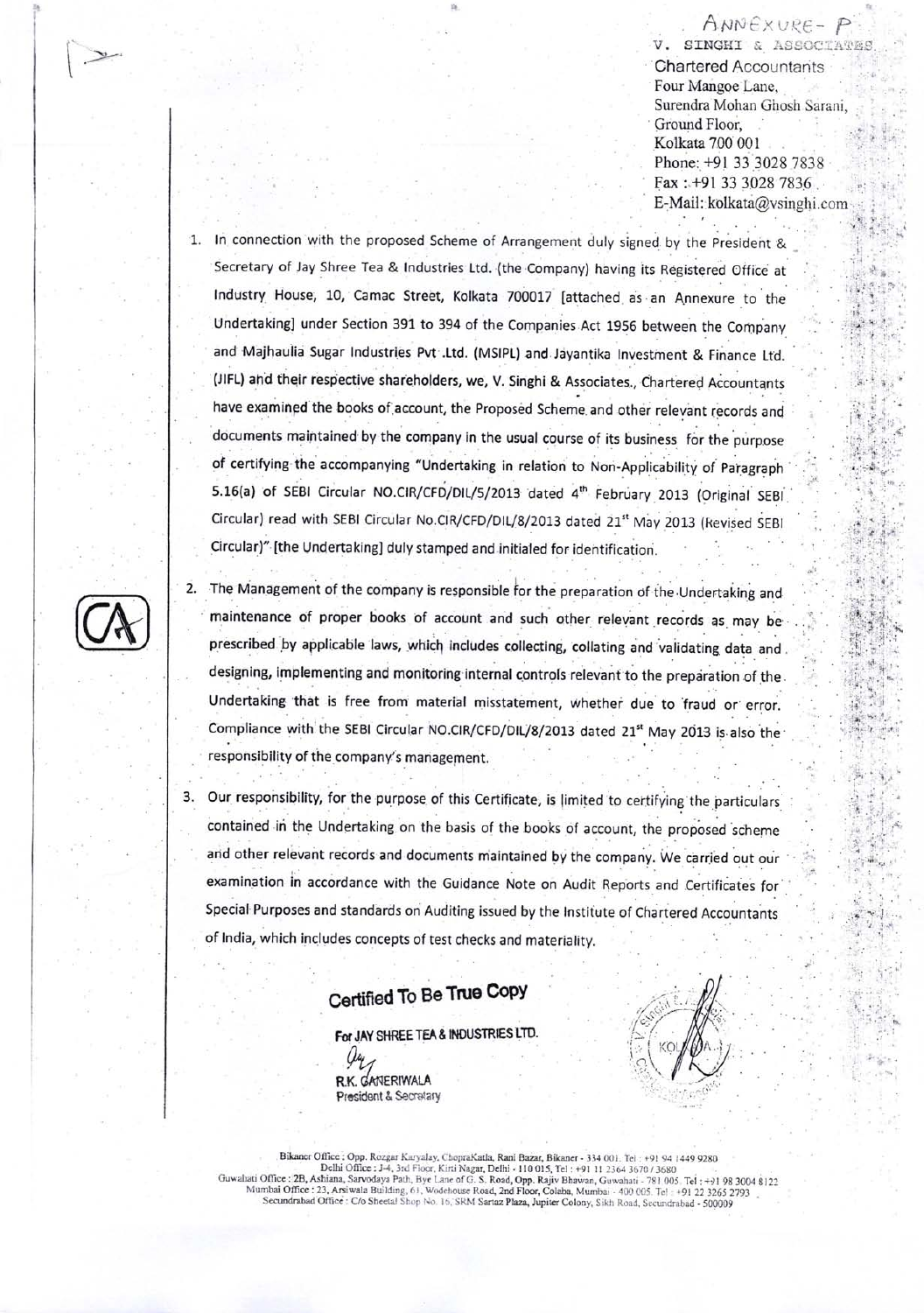- 4. Based on our examination and according to the information and explanations given to us, we certify that, the Undertaking provided by the Board of Directors of the company that the requirements of paragraph 5.16(a) of the original SEBI Circular as modified by the Revised SEBI Circular is not applicable to the company for reasons stated in the said Undertaking, is in accordance with the books of account, the Proposed Scheme and other relevant records and documents maintained by the company.
- 5. This Certificate is issued at the request of the company for onward submission to the National Stock Exchange of India Limited and BSE Ltd. This Certificate should not be used for any other purpose without our prior written consent.

Place : Kolkata Date: 3<sup>rd</sup> August, 2015

## Chartered Accountants, Registration NV314017E

For V.Singhi & Associates.

'.4. ..i'

Partner Membership No 050051

Certified To Be True CoPY For JAY SHREE TEA & INDUSTRIES LTD.

R.K. GANERIWALA President & Secretary